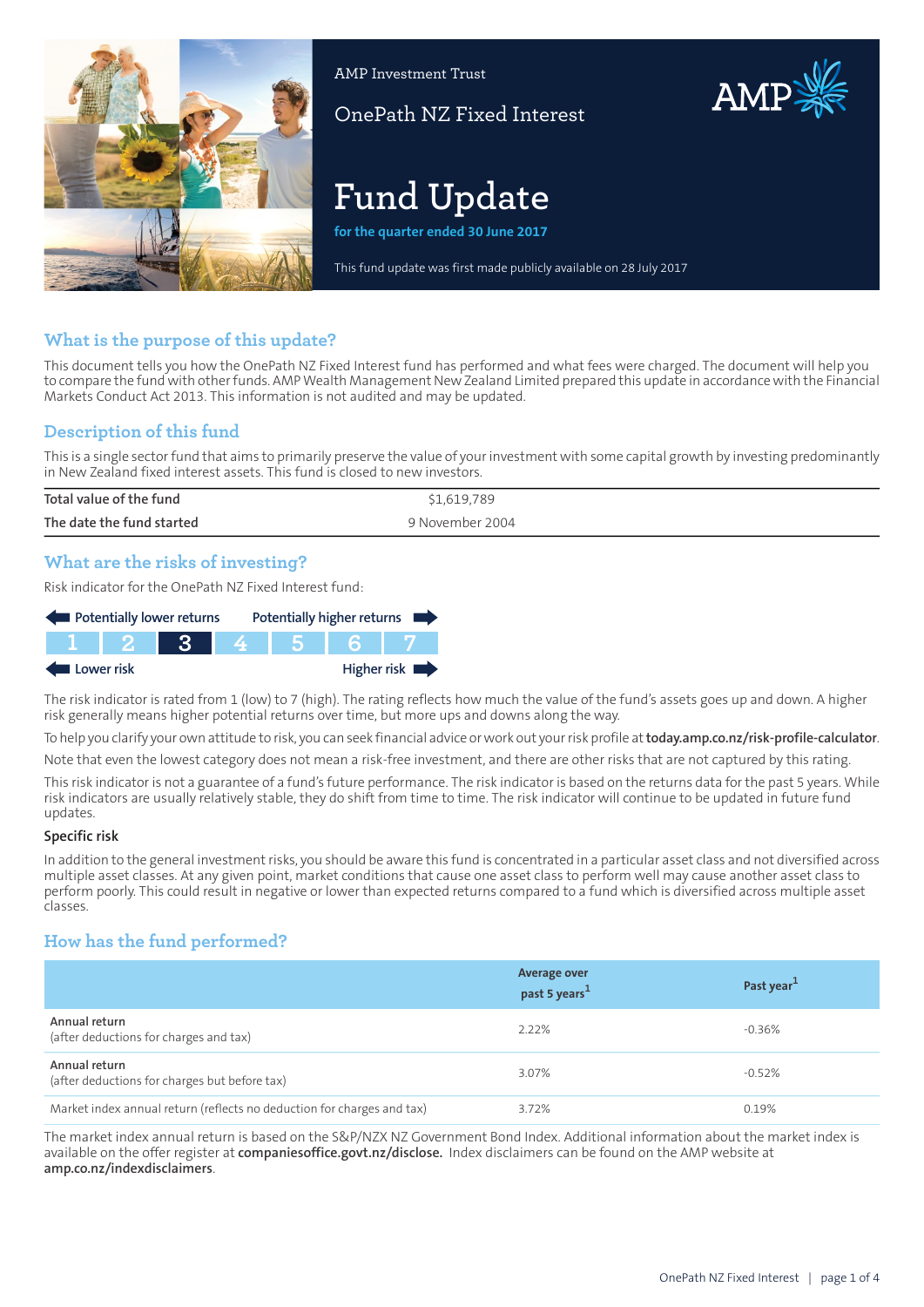#### **Annual return graph**



Annual Return

This shows the return after fund charges and tax for each of the last 10 years ending 31 March. The last bar shows the average annual return for the last 10 years, up to 30 June 2017.

**Important:** This does not tell you how the fund will perform in the future.

Returns in this update are after tax at the highest prescribed investor rate (PIR) of tax for an individual New Zealand resident. Your tax may be lower.

### **What fees are investors charged?**

Investors in the OnePath NZ Fixed Interest fund are charged fund charges. In the year to 31 March 2017 these were:

|                                             | % of net asset value                                                     |
|---------------------------------------------|--------------------------------------------------------------------------|
| Total fund charges                          | 1.49%*                                                                   |
| Which are made up of -                      |                                                                          |
| Total management and administration charges | 1.49%                                                                    |
| Including -                                 |                                                                          |
| Manager's basic fee                         | 1.06%                                                                    |
| Other management and administration charges | 0.43%                                                                    |
| Total performance-based fees                | $0.00\%$                                                                 |
| <b>Other charges</b>                        | Dollar amount per investor or description<br>of how charge is calculated |
| <b>NIL</b>                                  |                                                                          |

\* Based on a decrease in regulatory and administration costs and expenses, the Manager estimates that the total fund charges for the next scheme year will be 1.40% of the net asset value.

Investors may also be charged individual action fees for specific actions or decisions (for example, for withdrawing from or switching funds). See the 'fees and other charges' document on the entry relating to the offer of interests in the AMP Investment Trust maintained on the offer register (**[companiesoffice.govt.nz/disclose](http://companiesoffice.govt.nz/disclose)**) for more information about those fees.

Small differences in fees and charges can have a big impact on your investment over the long term.

#### **Example of how this applies to an investor**

Craig had \$10,000 in the fund at the start of the year and did not make any further contributions. At the end of the year, Craig incurred a loss after fund charges were deducted of \$36.00 (that is -0.36% of his initial \$10,000). Craig also paid \$0.00 in other charges. This gives Craig a total loss after tax of \$36.00 for the year.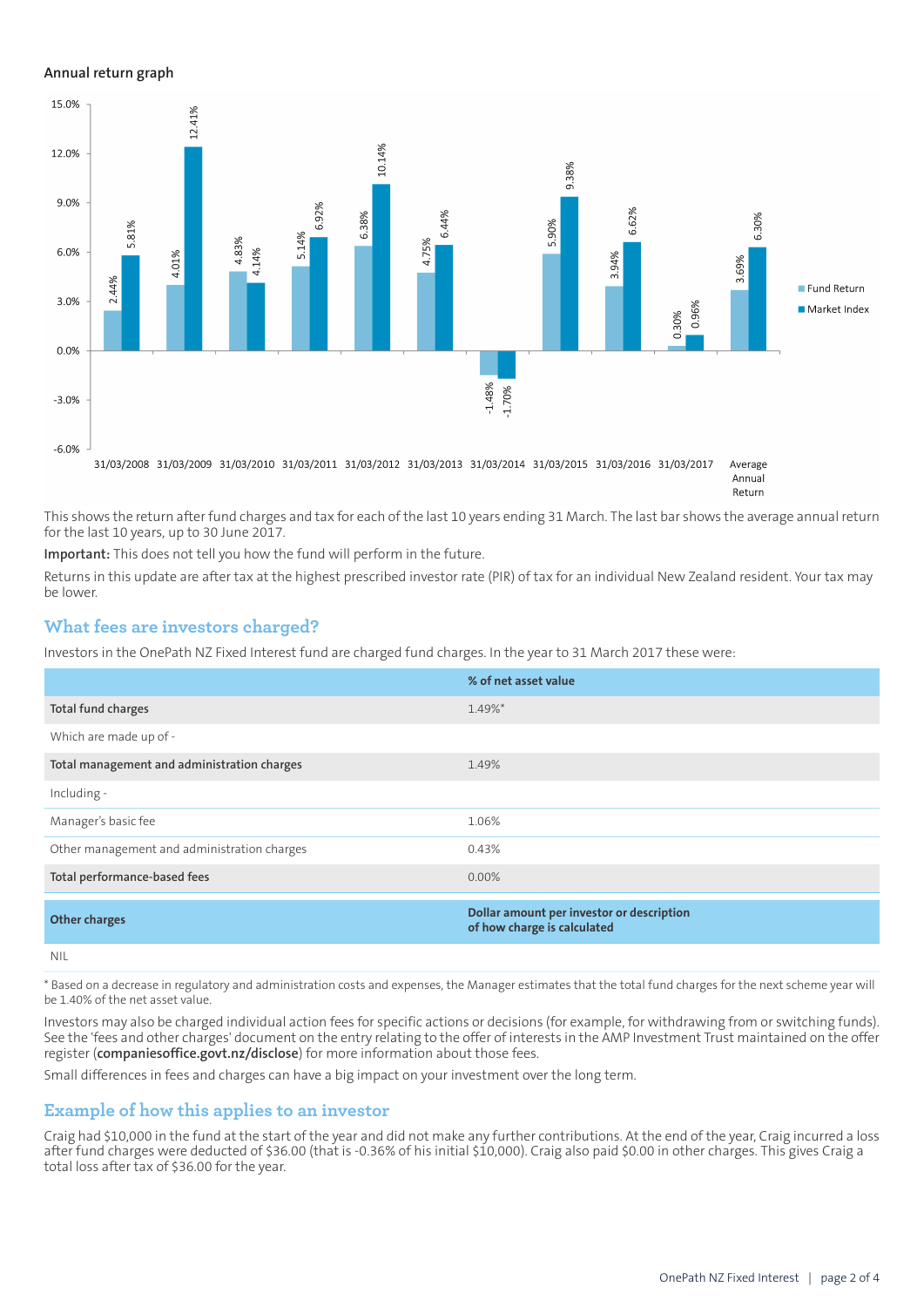## **What does the fund invest in?**

## **Actual investment mix<sup>2</sup>**

This shows the types of assets that the fund invests in.



### **Target investment mix**

This shows the mix of assets that the fund generally intends to invest in.

| <b>Asset Type</b>            | <b>Allocation</b> |
|------------------------------|-------------------|
| Cash and cash equivalents    | 0.00%             |
| New Zealand fixed interest   | 100.00%           |
| International fixed interest | 0.00%             |
| Australasian equities        | 0.00%             |
| International equities       | 0.00%             |
| Listed property              | 0.00%             |
| Unlisted property            | 0.00%             |
| Commodities                  | 0.00%             |
| Other                        | 0.00%             |

## **Top 10 investments<sup>2</sup>**

|                | <b>Name</b>                        | Percentage<br>of fund<br>net assets | <b>Asset Type</b>          | Country                  | <b>Credit rating</b><br>(if applicable) |
|----------------|------------------------------------|-------------------------------------|----------------------------|--------------------------|-----------------------------------------|
| $\mathbf{1}$   | ANZ Wholesale High Grade Bond Fund | 50.08%                              | New Zealand fixed interest | New Zealand              | N/A                                     |
| 2              | ANZ Wholesale Sovereign Bond Fund  | 49.92%                              | New Zealand fixed interest | New Zealand              | N/A                                     |
| 3              | $\overline{\phantom{a}}$           | $\overline{\phantom{a}}$            | $\sim$                     | $\overline{\phantom{a}}$ | $\overline{\phantom{a}}$                |
| $\overline{4}$ | $\sim$                             | $\sim$                              | $\sim$                     | $\overline{\phantom{a}}$ | $\sim$                                  |
| 5              | $\overline{\phantom{a}}$           | $\sim$                              | $\sim$                     | $\sim$                   | $\sim$                                  |
| 6              | $\sim$                             | $\sim$                              | $\sim$                     | $\sim$                   | $\overline{\phantom{a}}$                |
| $7^{\circ}$    | $\sim$                             | $\sim$                              | $\sim$                     | $\sim$                   | $\overline{\phantom{a}}$                |
| 8              | $\sim$                             | $\sim$                              | $\sim$                     | $\overline{\phantom{a}}$ | $\overline{\phantom{a}}$                |
| 9              | $\overline{\phantom{a}}$           | $\sim$                              | $\sim$                     | $\sim$                   | $\overline{\phantom{a}}$                |
| 10             | $\sim$                             | $\sim$                              | $\sim$                     | $\overline{\phantom{a}}$ | $\overline{\phantom{a}}$                |

The top 10 investments make up 100.00% of the fund.